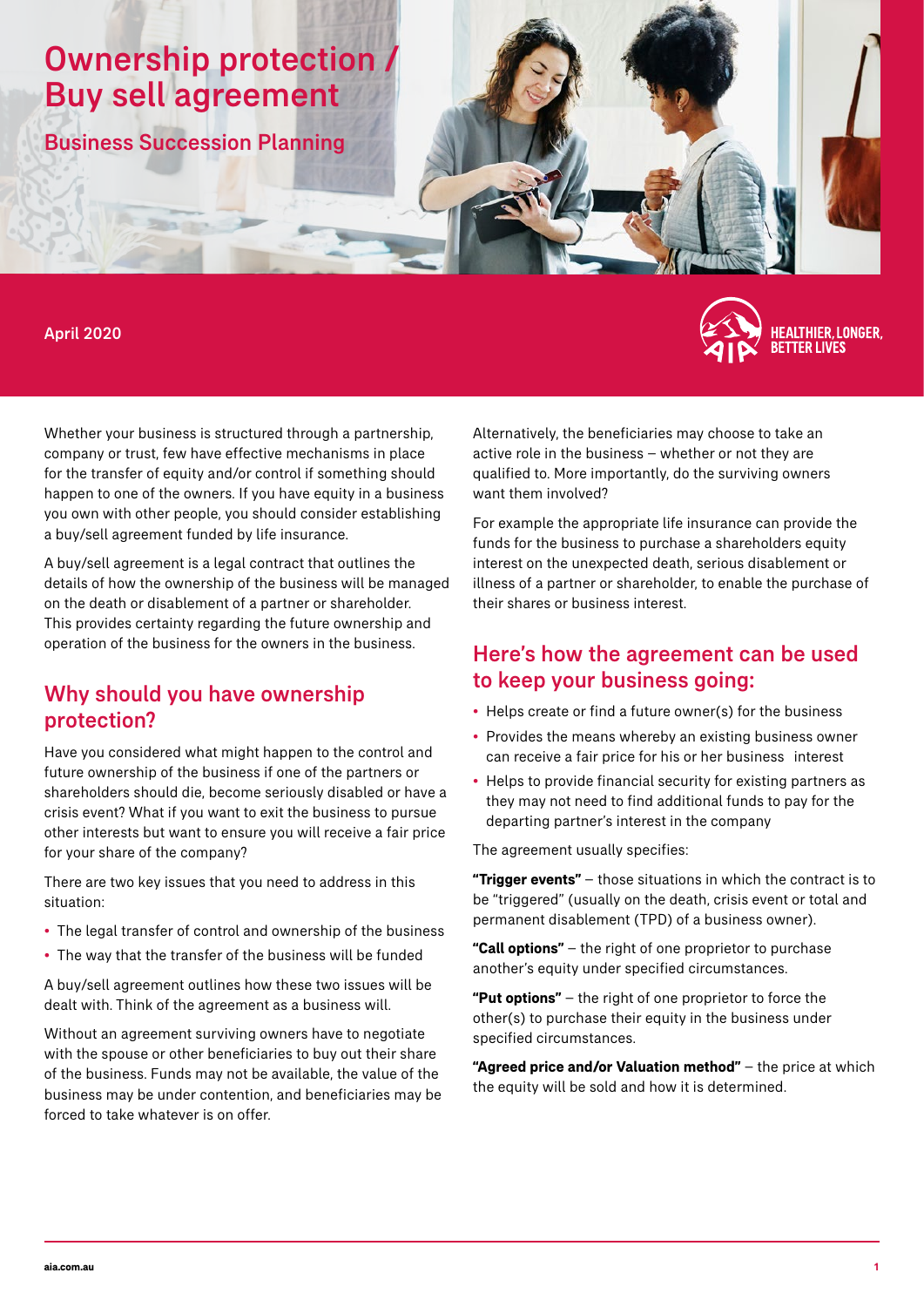### The Process

A specialist lawyer can prepare the buy/sell agreement after you have discussed and agreed on your options for each scenario. The agreement should be reviewed annually to make sure that all owners are still in agreement with the terms and they still accurately reflect the current needs and business value.



## Some things to consider

#### **Who owns the policy?**

Although there are various ownership options available, buy/sell insurance cover is usually self-owned, that is, each business owner/partner would purchase a policy on their own life.

In the event of a claim, any disability proceeds would be paid the departing owner, or any death benefit would be paid to the estate or nominated beneficiary of the deceased owner. The deceased owner's equity would then be transferred to the remaining owner/s in accordance with the buy/sell agreement.

#### **Tax treatment of policy**

The tax treatment of the policy will depend on the ownership structure of the insurance policy.

Regardless of ownership structure, the following taxation treatment applies to policies used to fund buy/sell agreements:

- Premiums are not tax deductible
- Proceeds are not assessable for income tax purposes, and
- Capital Gains Tax (CGT) may apply where:
- 1 A TPD or trauma claim is paid to someone who is not the life insured, a relative of person insured, a trustee of a trust, or beneficiary receiving proceeds from the trust (where beneficiary is the life insured or relative of the life insured), or
- 2 A death or terminal illness claim is paid to someone other than the original owner and some consideration was paid for the policy
- CGT may also be payable by the person/estate upon transfer/disposal of his/her equity in the business.

**Special considerations apply to superannuation owned policies, and are beyond the scope of this paper. Because of the varying tax consequences for scenarios, each taxpayer should take advice from his or her tax adviser in regards to their specific circumstances.**

**Legal advice on the buy/sell agreement and related documents should also be considered, as specific circumstances vary.**